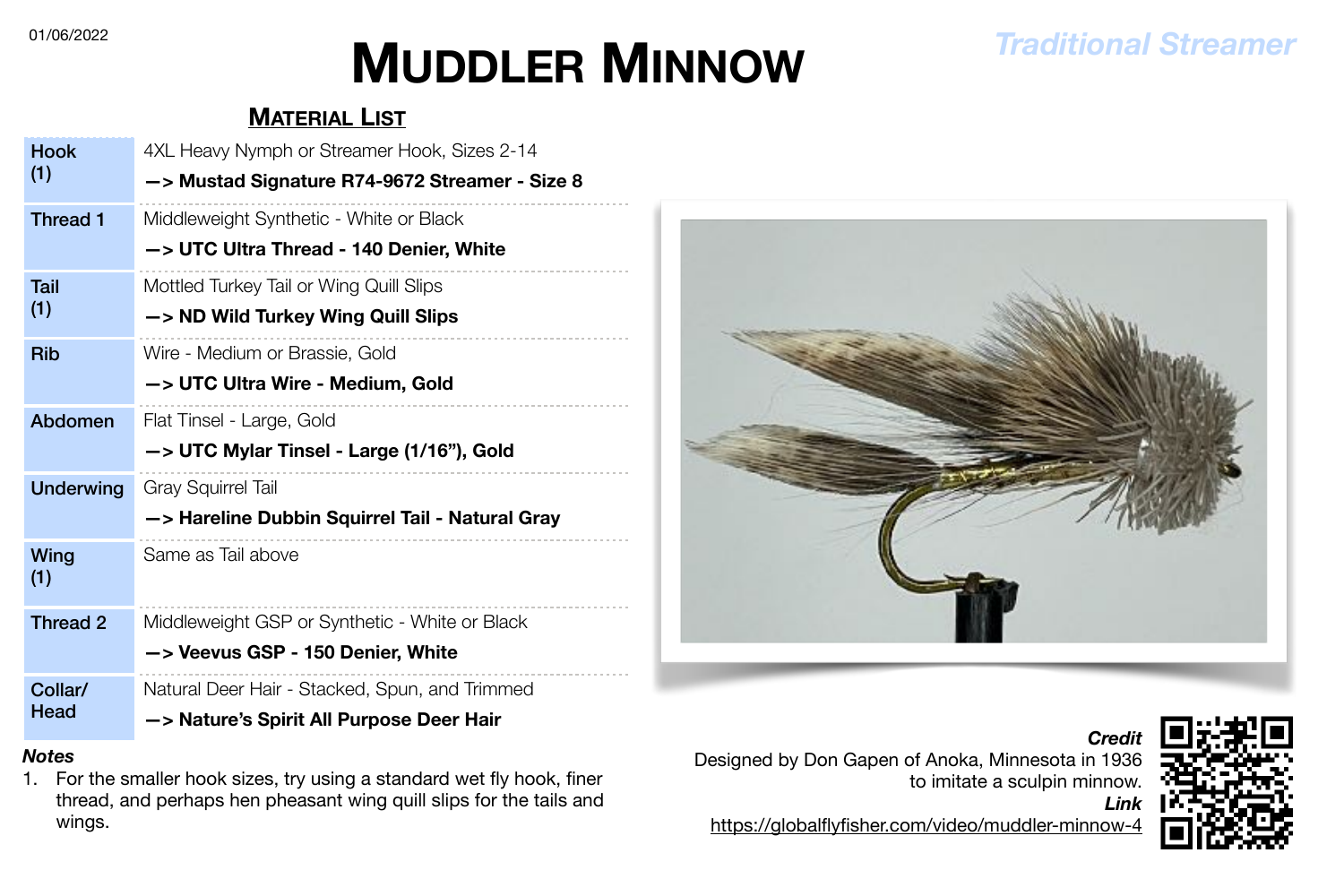# **BIG EYED SEMPERMOUSE** *Articulating Streamer*

## **MATERIAL LIST**

| <b>Rear Hook</b><br>(1)  | Heavy Wet Fly/Nymph Hook, Sizes 4-6<br>-> Mustad S80/3906 or Umpqua UC610BL - Size 6            |
|--------------------------|-------------------------------------------------------------------------------------------------|
| <b>Thread</b>            | Middleweight GSP or Synthetic - Black<br>-> Veevus GSP - 150 Denier, Black                      |
| Tail<br>(2)              | Chenille - Standard, Brown or Gray<br>-> Wapsi Ultra Chenille - Standard, Light Gray            |
| Body                     | Zonker Strip - 1/8" Wide, Fox Squirrel<br>-> Semperfli Synthetic Rabbit Zonker - Fox Squirrel   |
| <b>Articulation</b>      | Dacron Fly Line Backing - 30 lb, Black<br>-> Hatch Premium Braided Backing - 30 kg, Blue        |
| <b>Front Hook</b><br>(3) | Heavy Nymph or Streamer Hook, 5XL, Sizes 2-4<br>-> Mustad Signature R75-79580 Streamer - Size 4 |
| Body                     | Same as Body above                                                                              |
| Head                     | Fly Foam - 6mm (1/4"), Brown<br>-> Hareline Dubbin Thin Fly Foam - 6mm, Brown                   |
| Eyes                     | Glue-On Eyes - Glow-in-the-Dark, 6.5mm<br>-> Wapsi Hologram Eyes - Silver, 3/16"                |



### *Notes*

- 1. The rear hook in the linked video is a Daiichi 2557 Up Eye Octopus Hook and is secured with the hook pointing upward.
- 2. Singe the end of the tail with a lighter to prevent it from unraveling.
- 3. Remove the lower portion of the front hook with a heavy wire cutter so that only the hook shank remains.

Cred<sub>i</sub> Max Pavel of AvidMax in Colorado

*Link*  [https://blog.avidmax.com/2021/11/02/how-to-tie-the](https://blog.avidmax.com/2021/11/02/how-to-tie-the-big-eyed-semperfli-mouse/)big-eyed-semperfli-mouse

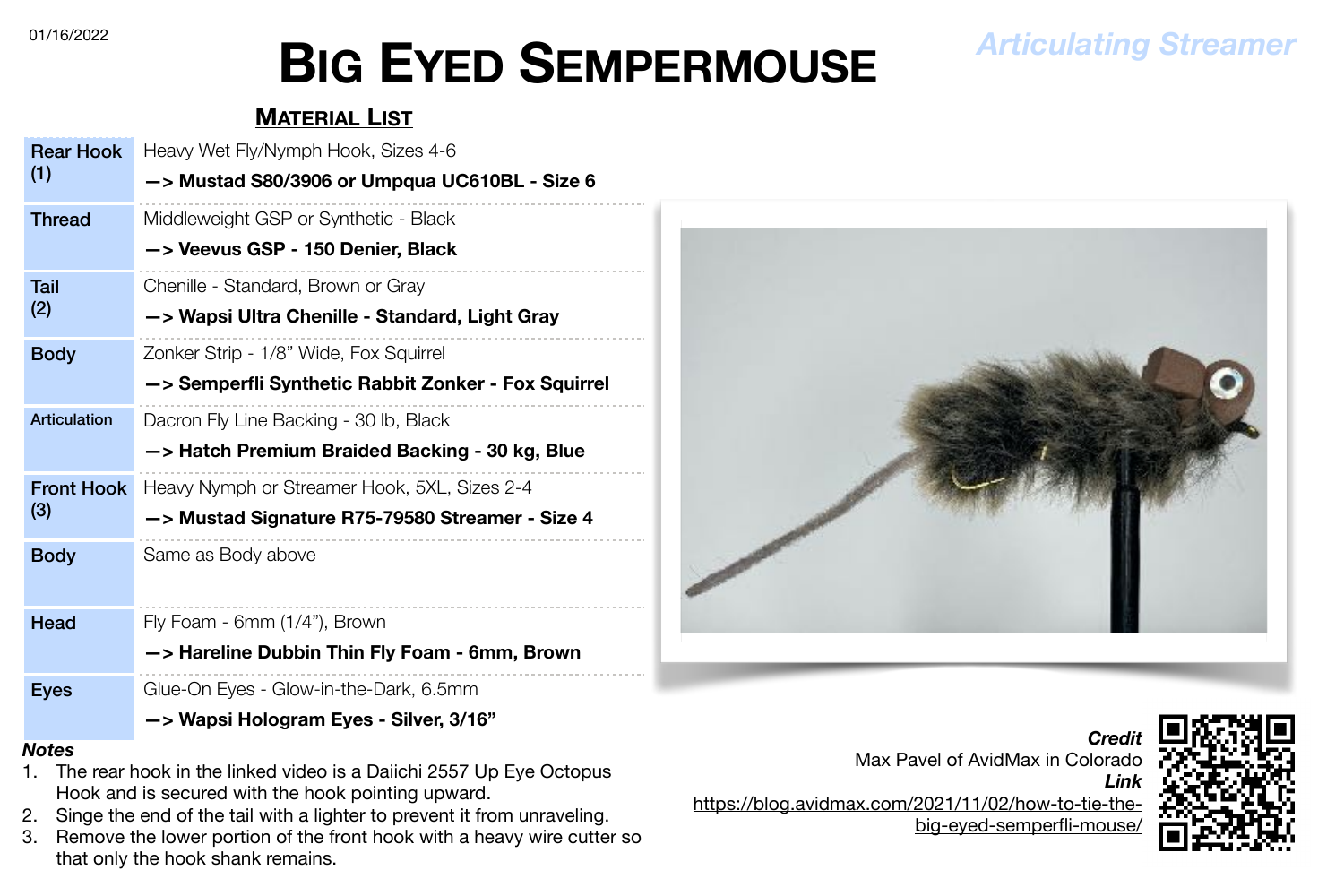# **GREEN BUTT SKUNK** *Salmon/Steelhead*

## **MATERIAL LIST**

| Hook<br>(1)   | Salmon Hook, Up-Eye, Sizes 2-8<br>-> Daiichi 2421 "Salmon Hook" - Size 6                       |
|---------------|------------------------------------------------------------------------------------------------|
| <b>Thread</b> | Middleweight Synthetic or GSP - Black or Red<br>-> UTC Ultra Thread - 140 Denier, Black        |
| Taq           | Flat Tinsel - Fine, Silver<br>-> UTC Mylar Tinsel - Small, Silver                              |
| Tail<br>(2)   | Strung Rooster Hackle Fibers - Red<br>-> White River Fly Shop Strung Hackle - Red              |
| <b>Butt</b>   | Antron Yarn, Coarse Dubbing, or Chenille - Chartreuse<br>-> Wapsi Antron Yarn - Fl. Chartreuse |
| <b>Rib</b>    | Flat Tinsel - Fine, Silver<br>-> UTC Mylar Tinsel - Small, Silver                              |
| Abdomen       | Coarse Dubbing or Chenille - Black<br>-> SLF Prism Dubbing - Black                             |
| Hackle        | Strung Rooster Hackle - Black, Sparse<br>-> White River Fly Shop Strung Hackle - Black         |
| Wing          | Calf or Buck Tail - Natural White<br>-> Nature's Spirit Calf Tail - Natural White              |
| Head          | Same as Thread above                                                                           |



### *Notes*

- 1. Any up-eye salmon or spey style hook, such as a Tiemco 7999, will do.
- 2. The tail on the original appears to have been golden pheasant crest fibers that were dyed red.

*Credit*  Dan Callaghan originally created this pattern around 1950 to fish for summer runs on the North Umpqua River *Link* 



[https://blog.avidmax.com/2021/08/03/how-to-tie-the-](https://blog.avidmax.com/2021/08/03/how-to-tie-the-green-butt-skunk/)

green-butt-skun